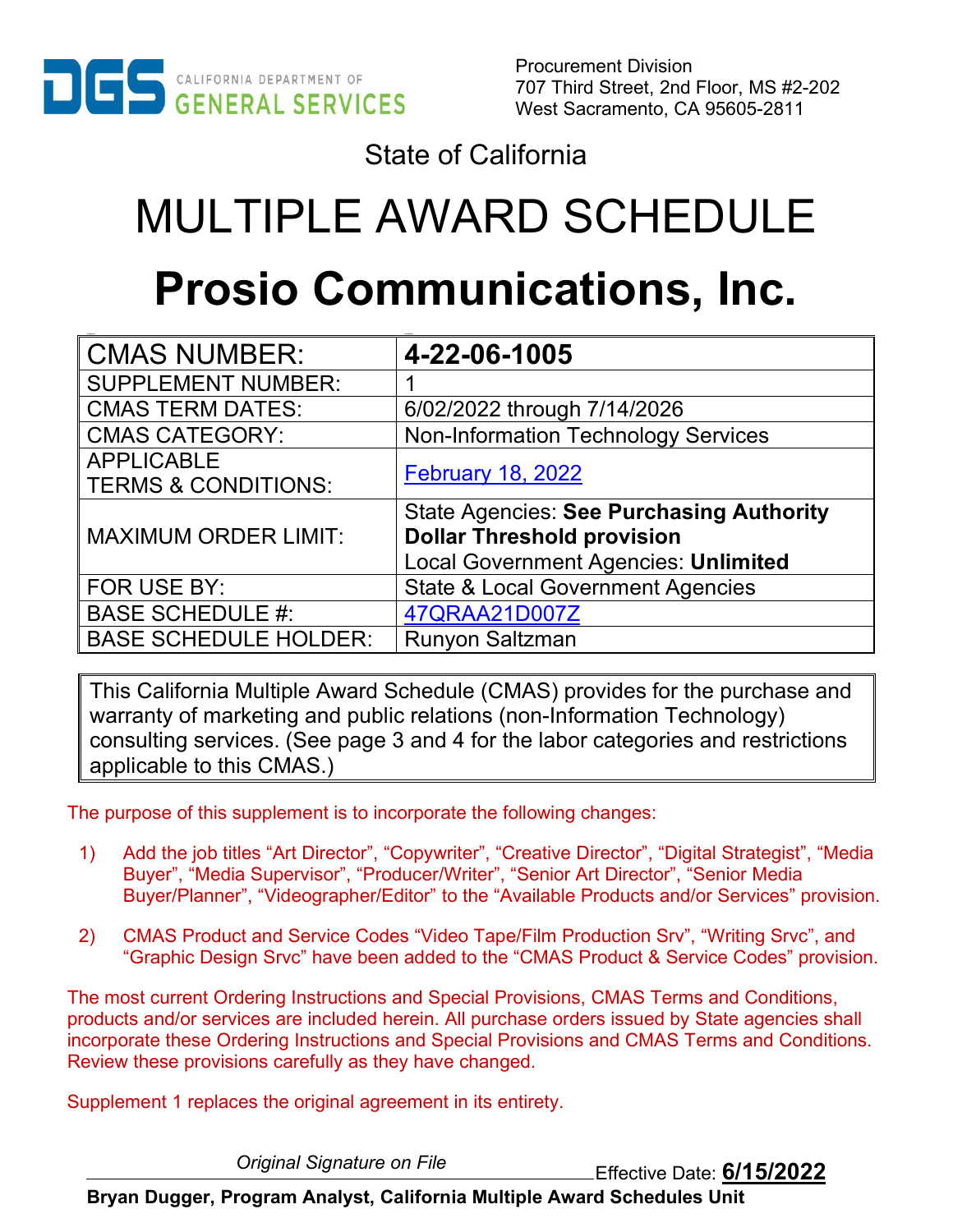The information technology services offered can only be provided where they are incidental to and in support of the business solutions developed.

Agency non-compliance with the requirements may result in the loss of delegated authority to use the CMAS program.

CMAS contractor non-compliance with the requirements may result in termination.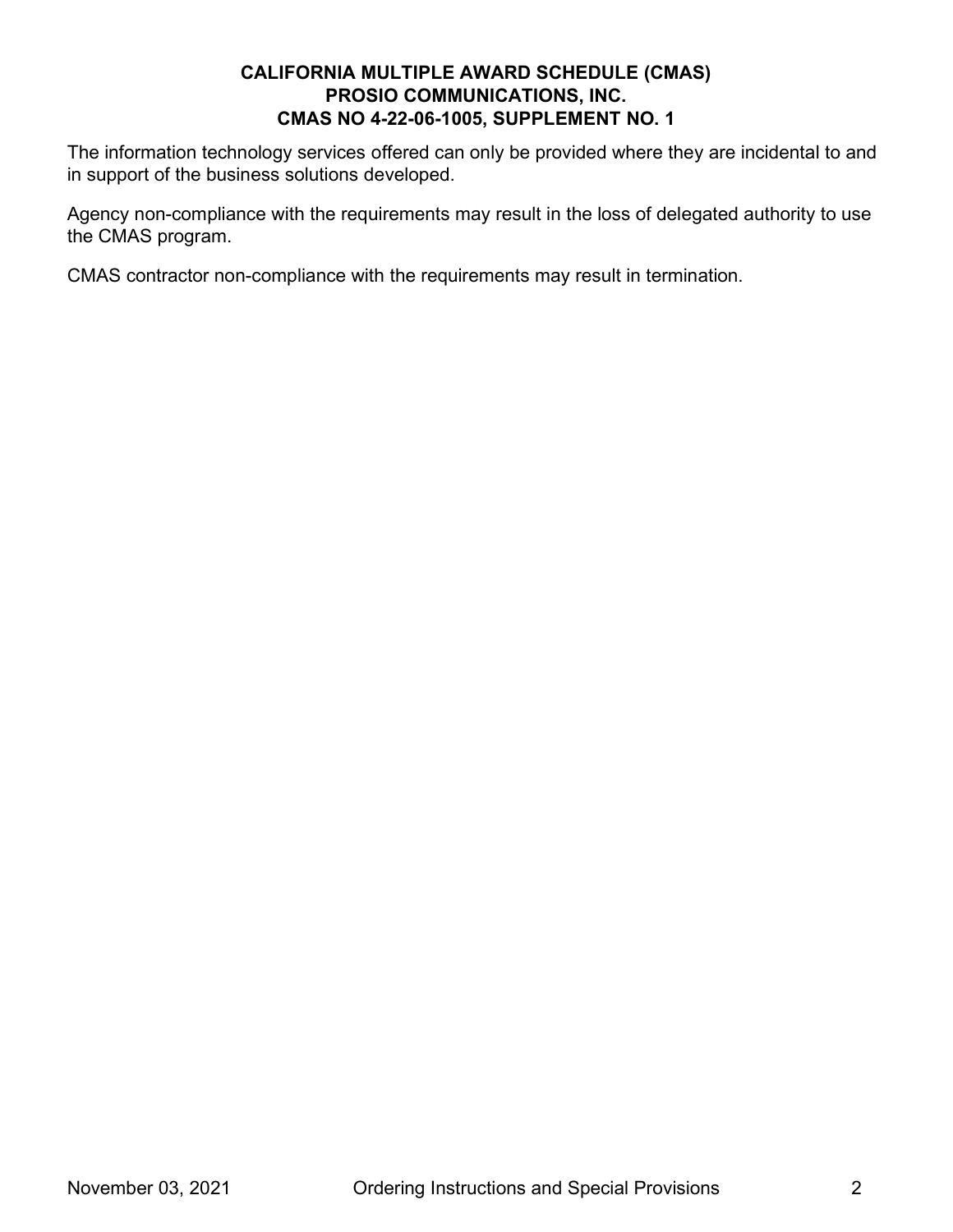#### **CMAS PRODUCT & SERVICE CODES**

Product & Service Codes listed below are for marketing purposes only. Review the base schedule for the products and/or services available.

Bus Consult-Business Planning Bus Consult-Program Develop Bus Consult-Program Implement Bus Consult-Project Mgmt Bus Consult-Strategic Planning Bus Srvc-Survey Graphic Design Srvc Marketing Consult Multimedia Consult Public Relations Consult Public Srvc Announcements Srvc Social Media Publicity Srvc Video Tape/Film Production Srv Writing Srvc

#### **AVAILABLE PRODUCTS AND/OR SERVICES**

Only the following job titles are available within the scope of this CMAS:

Account Coordinator Account Manager Account Supervisor Art Director **Copywriter** Creative Director Digital Strategist Managing Supervisor Media Buyer Media Supervisor Principal in Charge Producer/Writer Production Manager Senior Account Coordinator Senior Art Director Senior Designer Senior Media Buyer/Planner Traffic Manager Videographer/Editor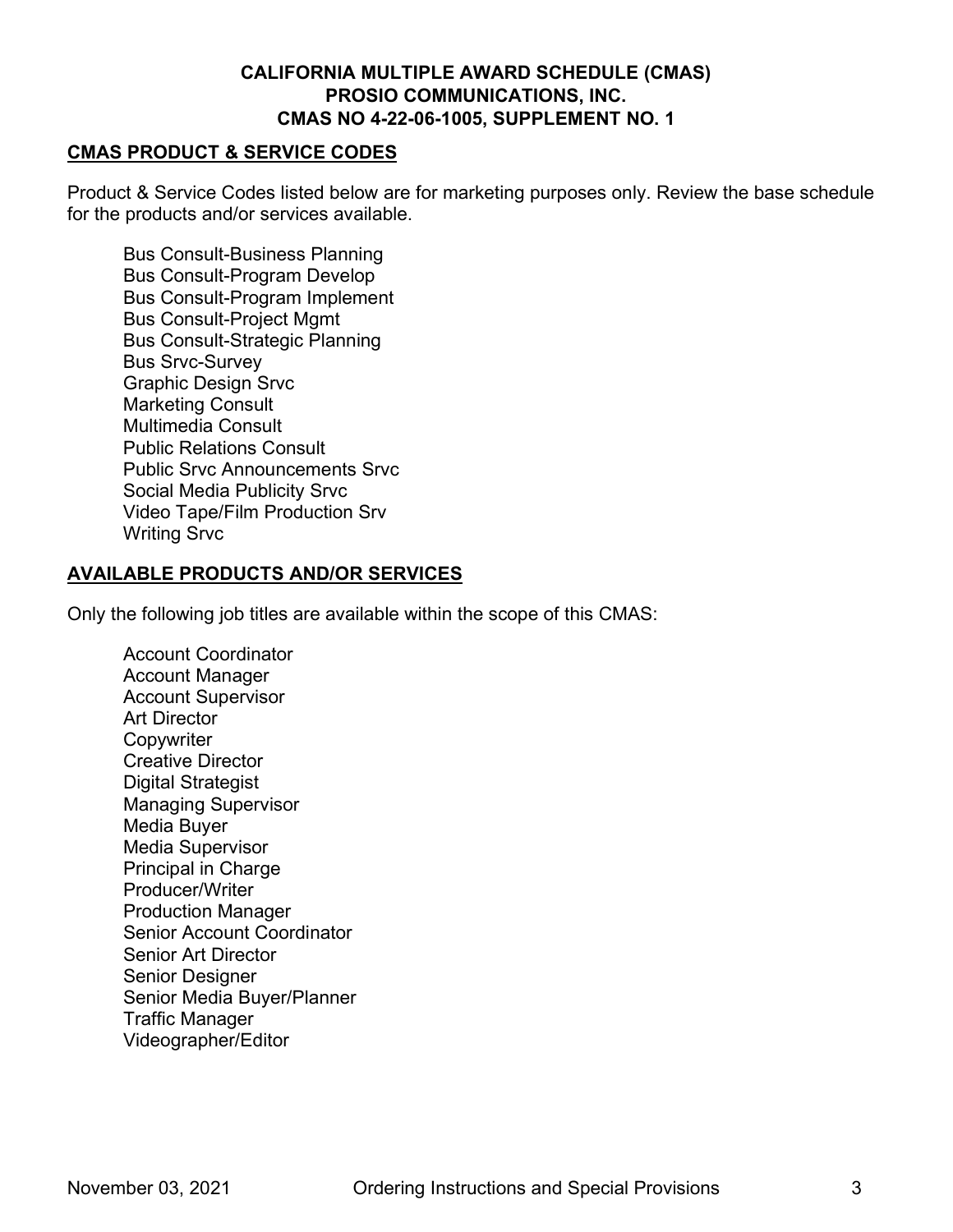You may verify the following current information about the job titles available in the base schedule at the [General Services Administration \(GSA\) eLibrary](http://www.gsaelibrary.gsa.gov/) (www.gsaelibrary.gsa.gov):

- Description of the functional requirements
- Minimum education and experience requirements
- Maximum pricing allowed (lower pricing acceptable)

# **EXCLUDED PRODUCTS AND/OR SERVICES**

Media buying services, media placement services, and order-level materials are not available under this CMAS.

## **ISSUE PURCHASE ORDER TO**

Agency purchase orders must be sent to the following:

**Prosio Communications, Inc. 1217 Pleasant Grove Street, Suite 100 Roseville, CA 95678 Attn: Lori M. Prosio**

#### **E-mail: lprosio@prosiopr.com**

Agencies with questions regarding products and/or services may contact the CMAS contractor as follows:

**Contact: Lori M. Prosio Phone: (916) 251-1281 E-mail: lprosio@prosiopr.com**

#### **TOP 500 DELINQUENT TAXPAYERS**

In accordance with Public Contract Code (PCC) 10295.4, and prior to placing an order for non-IT goods and/or services, **agencies must verify** with the Franchise Tax Board and the California Department of Tax and Fee Administration that this CMAS contractor's name does not appear on either list of the 500 largest tax delinquencies pursuant to Revenue and Taxation Code 7063 or 19195. **See next paragraph for information.**

The Franchise Tax Board's list of [Top 500 Delinquent Taxpayers](https://www.ftb.ca.gov/about-ftb/newsroom/top-500-past-due-balances/index.html) is available at www.ftb.ca.gov/about-ftb/newsroom/top-500-past-due-balances/index.html.

The California Department of Tax and Fee Administration's list of [Top 500 Sales & Use Tax](http://www.cdtfa.ca.gov/taxes-and-fees/top500.htm)  [Delinquencies](http://www.cdtfa.ca.gov/taxes-and-fees/top500.htm) in California is available at www.cdtfa.ca.gov/taxes-and-fees/top500.htm.

#### **MINIMUM ORDER LIMITATION**

There is no minimum dollar value limitation on orders placed under this CMAS.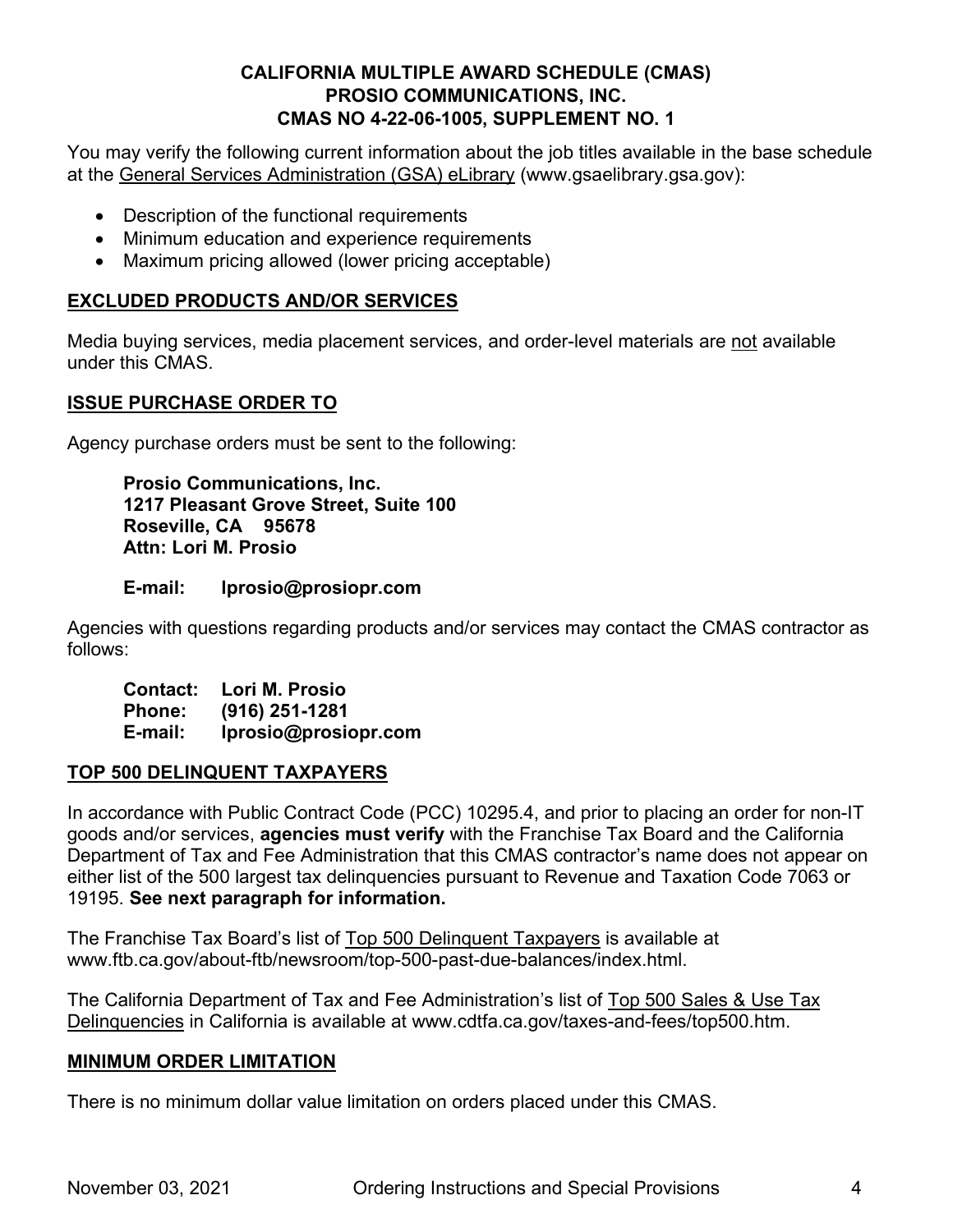#### **CMAS PRICES**

The maximum prices allowed for the products and/or services available are those set forth in the base schedule.

The ordering agency is encouraged to seek prices lower than those in the base schedule. When responding to an agency's Request for Offer (RFO), the CMAS contractor can offer lower prices to be competitive.

## **PRICE DISCOUNTS**

This CMAS contains dollar volume discounts. See the base schedule for the specific percentage of discount.

# **APPROVAL OF ORDERS FOR NON-IT SERVICES**

- 1. State agencies entering into CMAS contracts for non-Information Technology services exceeding \$50,000 must forward their purchase order package to the CMAS Unit for review and approval prior to issuing the purchase order.
- 2. State agencies entering into more than one CMAS contract for non-Information Technology consulting services with the same CMAS contractor within a 12-month period for an aggregate amount of \$12,500 or more must have each contract approved by the CMAS Unit in compliance with PCC 10371.

For either of these situations, see the provision in this CMAS entitled "Consulting or Personal Services" for a listing of the documents needed and the e-mail address where they must be sent.

# **DARFUR CONTRACTING ACT**

This CMAS contractor has certified compliance to the Darfur Contracting Act, per PCC 10475. It is the agency's responsibility to verify that the contractor has a Darfur Contracting Act Certification on file.

# **CALIFORNIA CIVIL RIGHTS LAW CERTIFICATION**

Pursuant to PCC 2010, effective January 1, 2017, applicants must certify their compliance with the California Civil Rights laws and Employer Discriminatory Policies (Civil Code 51, GC 12960). It is the agency's responsibility to verify that the contractor has a California Civil Rights Law Certification on file.

#### **WARRANTY**

For warranties, see the base schedule, the CMAS Terms and Conditions, General Provisions, and CMAS Warranty.

CMAS contractor personnel shall have the experience, education, and expertise as defined in the base schedule.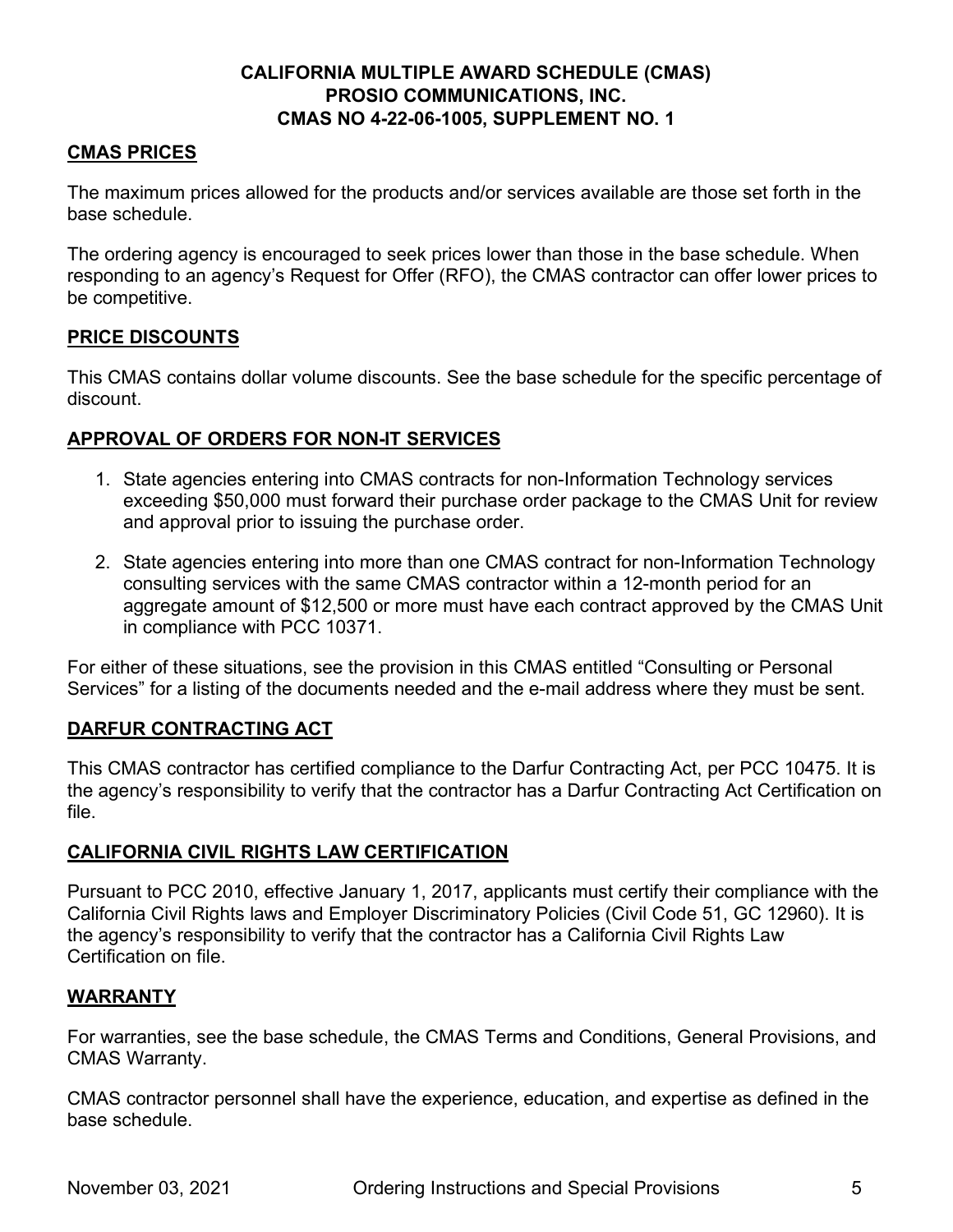# **DELIVERY**

As negotiated between agency and CMAS contractor and included in the purchase order.

# **SHIPPING INSTRUCTIONS**

F.O.B. (Free On Board) Destination. Seller pays the freight charges.

# **PURCHASING AUTHORITY DOLLAR THRESHOLD**

Order limits for the purchase of goods and/or services is determined by the individual agency purchasing authority threshold.

No CMAS order may be executed by a State agency that exceeds that agency's purchasing authority threshold. State agencies with approved purchasing authority, along with their dollar thresholds can be obtained at the [List of State Departments with Approved Purchasing Authority](https://www.dgs.ca.gov/PD/Resources/Page-Content/Procurement-Division-Resources-List-Folder/List-of-State-Departments-with-Approved-Purchasing-Authority) website (www.dgs.ca.gov/PD/Resources/Page-Content/Procurement-Division-Resources-List-Folder/List-of-State-Departments-with-Approved-Purchasing-Authority).

# **HOW TO USE CMAS**

Agencies must adhere to the detailed requirements in the State Contracting Manual (SCM) when using CMAS. The requirements for the following bullets are in SCM, Volume 2, Chapter 6 (for non-IT), SCM, Volume 3, Chapter 6 (for IT), and SCM, Volume FISCal, Chapter 5 (FISCal):

- Develop an RFO, which includes a Scope of Work (SOW) and Bidder Declaration form. For information on the Bidder Declaration requirements, see SCM, Volume 2, Chapter 3, 3.5.7 and Volume 3, Chapter 3, 3.4.7.
- [Search for potential CMAS contractors](https://www.dgs.ca.gov/PD/About/Page-Content/PD-Branch-Intro-Accordion-List/Acquisitions/California-Multiple-Award-Schedules) on the CMAS website (www.dgs.ca.gov/PD/About/Page-Content/PD-Branch-Intro-Accordion-List/Acquisitions/California-Multiple-Award-Schedules) and select "Find a CMAS Contractor."
- Request offers from a minimum of 3 CMAS contractors including one small business (SB) and/or Disabled Veteran Business Enterprise (DVBE), if available, who are authorized to sell the products and/or services needed.
- If requesting offers from a certified DVBE, include the Disabled Veteran Business Enterprise Declarations form (Standard 843) in the RFO. This declaration must be completed and returned by the DVBE prime contractor and/or any DVBE subcontractors. (See SCM Volumes 2, 3, and FISCal, Chapter 3).
- This is not a bid transaction, so the small business preference, DVBE incentives, protest language, intent to award, evaluation criteria, advertising, etc., are not applicable.
- If less than 3 offers are received, State agencies must document their file with the reasons why the other suppliers did not respond with an offer.
- Assess the offers received using best value methodology, with cost as one of the criteria.
- Issue a Purchase Order to the selected CMAS contractor.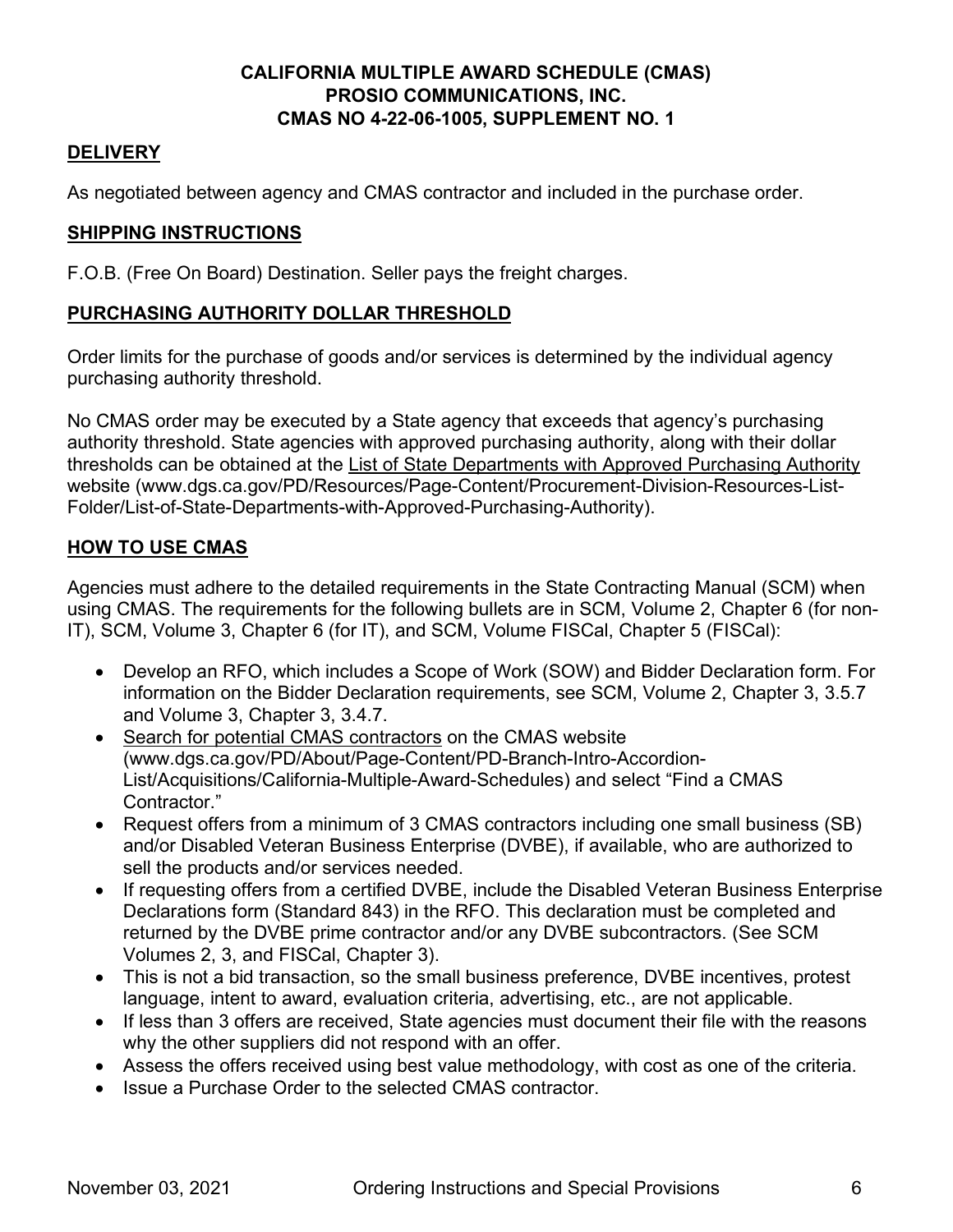• For CMAS transactions under \$10,000, only one offer is required if the State agency can establish and document that the price is fair and reasonable. The fair and reasonable method can only be used for non-customizable purchases.

## **SPLITTING ORDERS**

Splitting orders to avoid any monetary limitations is prohibited.

Do not circumvent normal procurement methods by splitting purchases into a series of delegated purchase orders, per PCC 10329.

Splitting a project into small projects to avoid either fiscal or procedural controls is prohibited, per State Administrative Manual (SAM) 4819.34.

#### **ORDERING PROCEDURES**

#### **1. Purchase Orders**

All Ordering Agency purchase order documents executed under this CMAS must contain the applicable CMAS number as show on page 1.

a. State Departments:

Standard 65 Purchase Documents – State departments not transacting in FISCal must use the Purchasing Authority Purchase Order (Standard 65) for purchase execution. An electronic version of the [Standard 65](https://www.dgsapps.dgs.ca.gov/osp/StatewideFormsWeb/Forms.aspx) is available at the Department of General Services (DGS), Procurement Division (PD) website

(www.dgsapps.dgs.ca.gov/osp/StatewideFormsWeb/Forms.aspx), select Standard (STD) Forms.

FISCAL Purchase Documents – State departments transacting in FISCal will follow the FISCal procurement and contracting procedures.

b. Local Government Agencies:

Local government agencies may use their own purchase order document for purchase execution.

The agency is required to complete and distribute the purchase order. For services, the agency shall modify the information contained on the order to include the service period (start and end date), and the monthly cost (or other intermittent cost), and any other information pertinent to the services. The cost for each line item must be included in the order, not just system totals.

The contractor must immediately reject purchase orders that are not accurate. Discrepancies are to be negotiated and incorporated into the purchase order prior to product delivery and service implementation.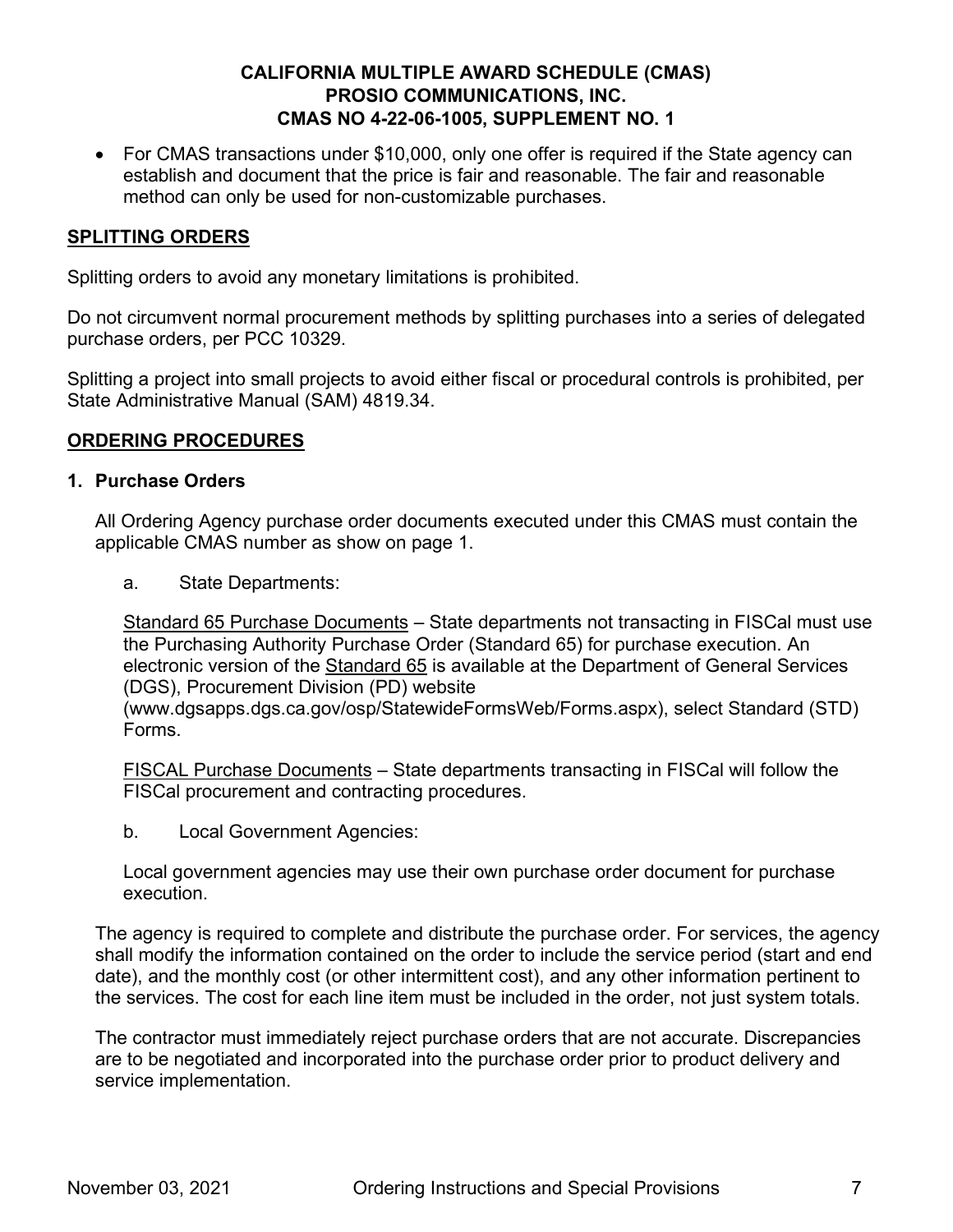#### **2. Service and Delivery after CMAS Expiration**

The purchase order must be issued before the CMAS expires. However, delivery of the products or completion of the services may be after the CMAS expires (unless otherwise specifically stated in the purchase order). Amending the purchase order to add quantity, time, or money is not possible if the CMAS expired.

#### **3. Multiple CMAS Agreements on a Single Purchase Order**

Agencies wishing to include multiple CMAS agreements on a single FISCal purchase order must adhere to the following guidelines:

- All CMAS must be for the same CMAS contractor.
- The purchase order must go to one contractor location.
- Enter the word "CMAS" in the space reserved for the Leveraged Procurement Agreement (LPA) number. The word "CMAS" signifies that the purchase order contains items from multiple CMAS agreements. The purchasing agency may only use one bill code.
- For each individual CMAS, the agency must identify and group together the CMAS number with the line items and subtotal per CMAS number (do not include tax in the subtotal), and sequentially identify each individual CMAS as Sub #1, Sub #2, Sub #3, etc. This facilitates accurate billing of administrative fees by the Procurement Division.
- The total of all items on the purchase order must not exceed the purchase order limit identified in the CMAS.
- Do not combine items from IT and non-IT CMAS agreements. An Information Technology CMAS begins with the number "3" and a non-IT CMAS begins with the number "4." The purchase order limits are different for these CMAS agreements.

#### **4. Amendments to State Agency's Purchase Orders**

Agency purchase orders cannot be amended if the CMAS has expired.

SCM, Volumes 2 & 3, Chapter 6, 6.A5.0 and SCM, Volume FISCal, Chapter 5, 5.A4.0 provides the following direction regarding amendments to all types of LPA purchase orders:

Original orders, which include options for changes (e.g., quantity or time), that were evaluated and considered in the selection for award during the RFO process, may be amended consistent with the terms of the original order, provided that the original order allowed for amendments. If the original order did not evaluate options, then amendments are not allowed unless an NCB is approved for those amendments.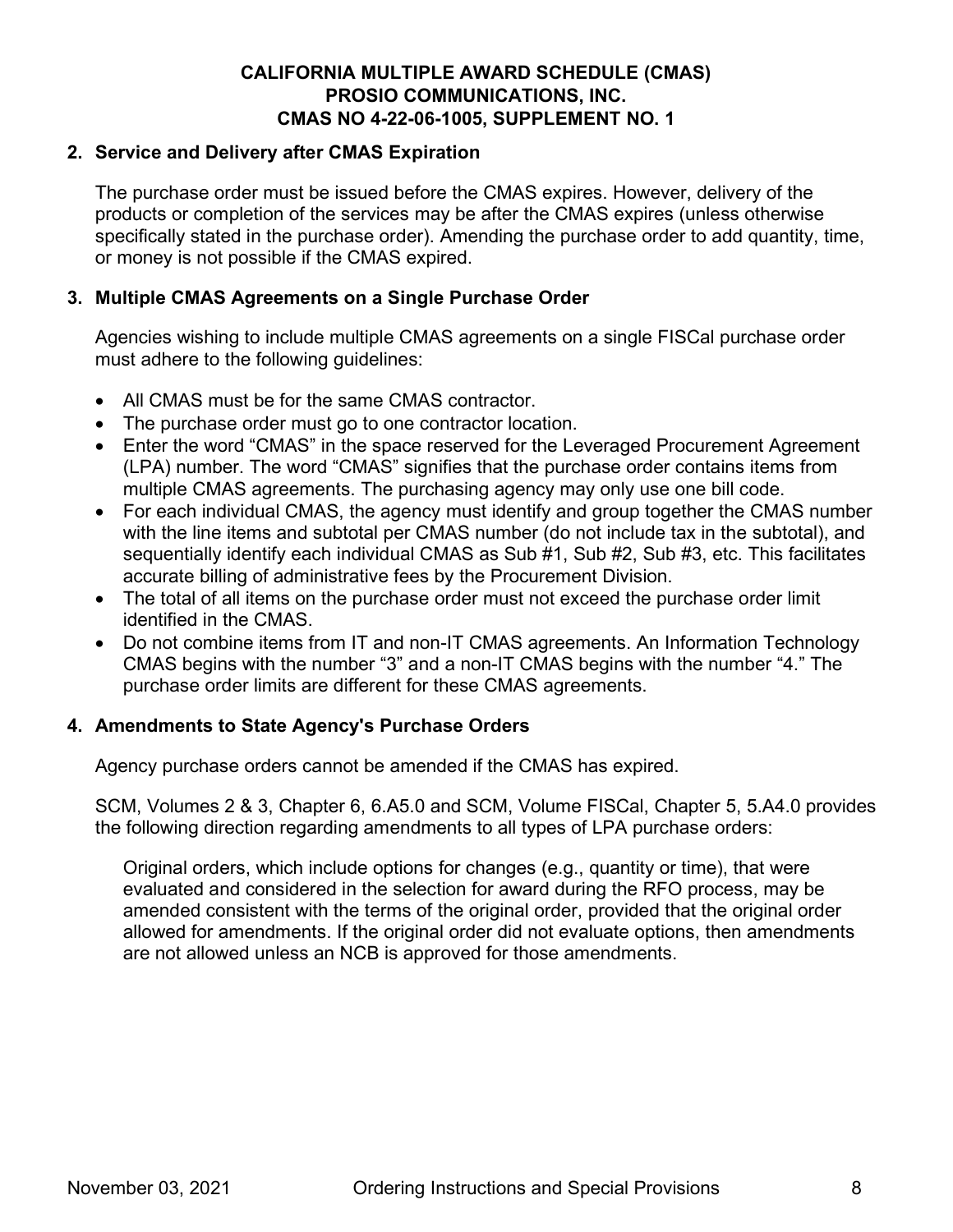Amendments unique to non-IT services are covered in SCM, Volume 2, Chapter 6, 6.B2.9 and SCM, Volume FISCal, Chapter 5, 5.A4.1 as follows:

If the original contract permitted amendments, but did not specify the changes (e.g., quantity or time), it may be amended, per Public Contract Code (PCC) § 10335 (d)(1). Only a contract may be amended once under this exemption. The time shall not exceed one year, or add not more than 30% of the original order value and may not exceed \$250,000. If the original contract did not have language permitting amendments, the NCB process must be followed.

## **CMAS CONTRACTOR OWNERSHIP INFORMATION**

The CMAS contractor is a certified SB enterprise. Their Office of Small Business and DVBE Services (OSDS) certification number 1756268 expires on 5/17/2025.

If this certification has expired, the current expiration date should be verified at [Cal eProcure](https://caleprocure.ca.gov/pages/PublicSearch/supplier-search.aspx) (caleprocure.ca.gov/pages/PublicSearch/supplier-search.aspx). The OSDS contact information can be found on the [OSDS website](https://www.dgs.ca.gov/PD/About/Page-Content/PD-Branch-Intro-Accordion-List/Office-of-Small-Business-and-Disabled-Veteran-Business-Enterprise/Certification-Program) (www.dgs.ca.gov/PD/About/Page-Content/PD-Branch-Intro-Accordion-List/Office-of-Small-Business-and-Disabled-Veteran-Business-Enterprise/Certification-Program). Note that some companies have been assigned a new certification number, so use the company name and/or certification number when checking status on-line.

# **SMALL BUSINESS MUST BE CONSIDERED**

Prior to placing orders under the CMAS program, State agencies shall whenever practicable first consider offers from small businesses that have established CMAS (GC 14846(b)). NOTE: DGS auditors will request substantiation of compliance with this requirement when agency files are reviewed.

[CMAS Small Business and Disabled Veteran Partners lists](https://www.dgs.ca.gov/PD/About/Page-Content/PD-Branch-Intro-Accordion-List/Acquisitions/California-Multiple-Award-Schedules) (www.dgs.ca.gov/PD/About/Page-Content/PD-Branch-Intro-Accordion-List/Acquisitions/California-Multiple-Award-Schedules) can be found on the CMAS website by selecting "Find a CMAS Contractor".

In response to our commitment to increase participation by small businesses, the Department of General Services waives the administrative fee (a fee charged to customer agencies to support the CMAS program) for orders to California certified small business enterprises.

# **SMALL BUSINESS/DVBE - TRACKING**

State agencies are able to claim subcontracting dollars towards their SB or DVBE goals whenever the CMAS contractor subcontracts a commercially useful function to a certified SB or DVBE. The CMAS contractor will provide the ordering agency with the name of the SB or DVBE used and the dollar amount the ordering agency can apply towards its SB or DVBE goal.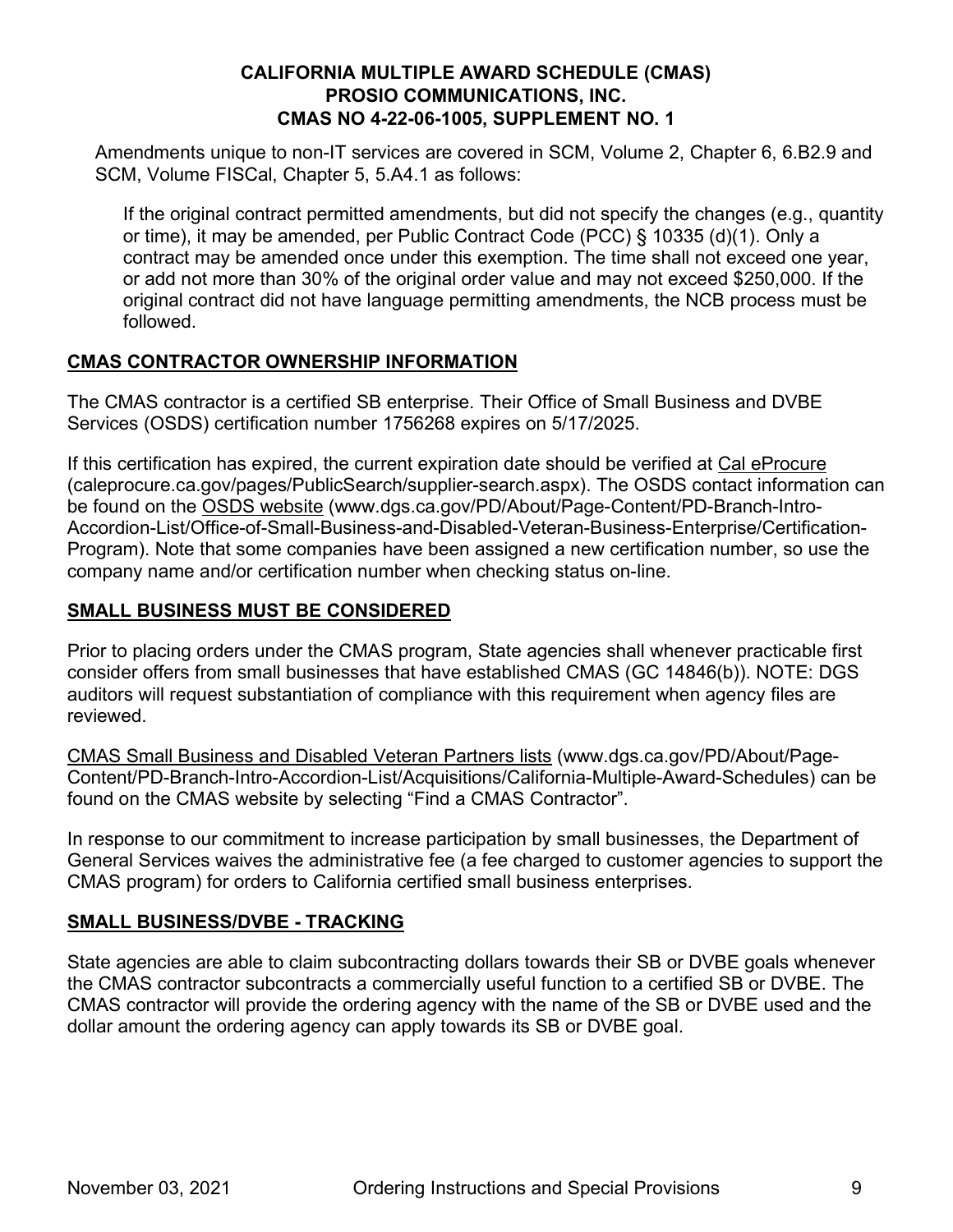## **SMALL BUSINESS/DVBE - SUBCONTRACTING**

- 1. The amount an ordering agency can claim towards achieving its SB or DVBE goals is the dollar amount of the subcontract award made by the CMAS contractor to each SB or DVBE.
- 2. The CMAS contractor will provide an ordering agency with the following information at the time the order is quoted:
	- a. The CMAS contractor will state that, as the prime contractor, it shall be responsible for the overall execution of the fulfillment of the order.
	- b. The CMAS contractor will indicate to the ordering agency how the order meets the SB or DVBE goal, as follows:
		- i. List the name of each company that is certified by the Office of Small Business and DVBE Services that it intends to subcontract a commercially useful function to; and
		- ii. Include the SB or DVBE certification number of each company listed, and attach a copy of each certification; and
		- iii. Indicate the dollar amount of each subcontract with a SB or DVBE that may be claimed by the ordering agency towards the SB or DVBE goal; and
		- iv. Indicate what commercially useful function the SB or DVBE subcontractor will be providing towards fulfillment of the order.
- 3. The ordering agency's purchase order must be addressed to the prime contractor, and the purchase order must reference the information provided by the prime contractor as outlined above.

# **WITHHOLD LANGUAGE (SB588)**

#### **Option 1 – Withhold Language**

Upon delivery or completion of ordered goods or services for which the Contractor committed to DVBE subcontractor participation, state departments must require the Contractor to certify all the following:

- 1. The amount and percentage of work the Contractor committed to provide to one or more DVBEs under the requirements of the contract and the amount each DVBE received from the Contractor.
- 2. That all payments under the contract have been made to the DVBE. Upon request, the Contractor must provide proof of payment for the work.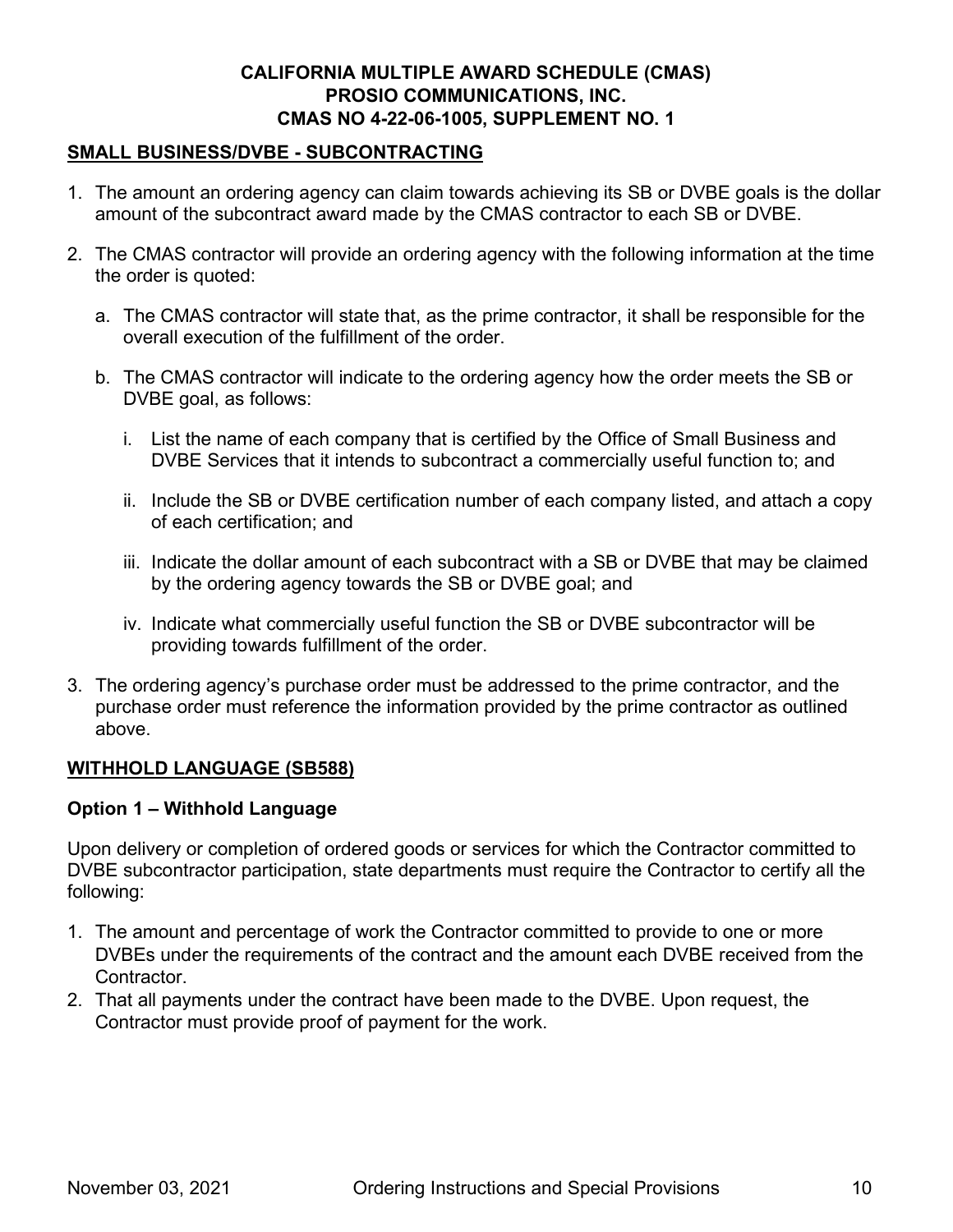In accordance with the Military and Veterans Code 999.7, state departments shall withhold \$10,000 from the final payment, or the full final payment if less than \$10,000, if the Contractor fails to meet the certification requirements identified above. State departments shall notify the Contractor of their failure to meet the certification requirements and give the Contractor an opportunity to comply with the certification requirements. If after 30 calendar days from the date of notice, the Contractor refuses to comply with the certification requirements, the state department shall permanently deduct \$10,000 from the final payment, or the full payment if less than \$10,000.

# **Option 2 – No Withhold Language**

During the contract term and upon completion of the contract for which a DVBE subcontractor commitment was made, DGS-PD will require the Contractor to certify all participation commitments and payments under the contract have been made to the DVBE. Upon request by DGS-PD, the Contractor shall provide proof of payment for the work.

# **CONSULTING OR PERSONAL SERVICES**

To ensure sufficient expertise for all consulting or personal services, prior to issuing an order, the agency is required to review the resumes of all personnel the CMAS contractor intends to use to fulfill the order. Each agency is responsible for verifying that contractor personnel meet any education or experience requirements listed in the base schedule.

Each order should contain, as a minimum, a description of the task, a statement of the contractor's responsibilities, completion criteria, a list of deliverable items (if any), the estimated start date, the scheduled completion date, and a fixed cost for each task.

The aggregate of the fixed costs for all tasks constitutes the fixed price ceiling for all tasks described.

#### **1. Progress Payments**

For a Non-IT service CMAS, see the CMAS Non-IT Services Terms and Conditions, Provision #41, Progress Payments.

# **2. Outsourcing Services**

Careful analysis must be given by State agencies to using contracted personnel rather than using civil service positions within State government.

GC 19130(c) requires that all persons who provide services to the State under conditions that constitute an employment relationship shall, unless exempted by Article VII (Section 4) of the California Constitution, be retained under an appropriate civil service appointment.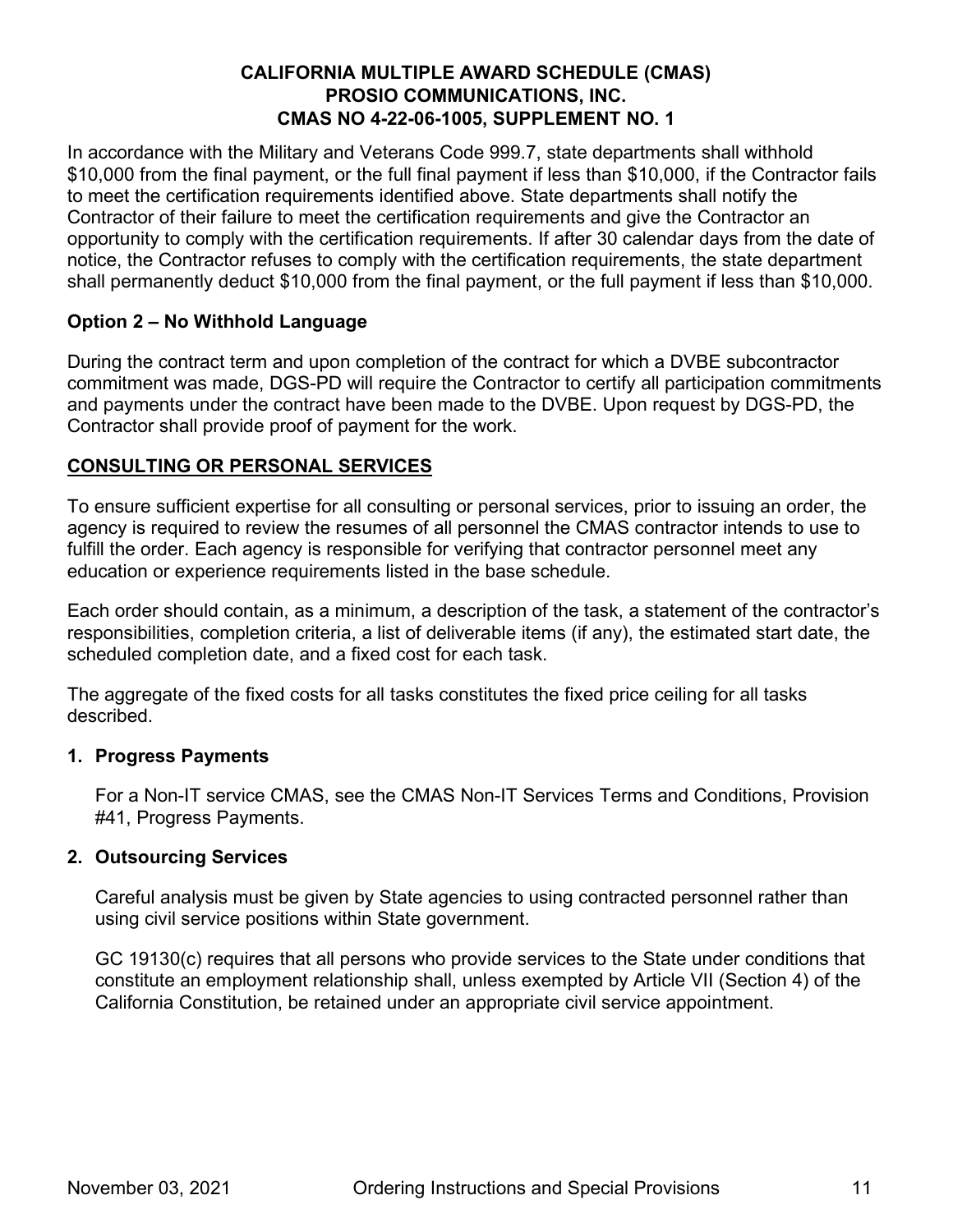Issuing a CMAS purchase order for services to an independent contractor is permissible when any of the following conditions set forth in GC 19130(b) can be met:

- Exempt under Constitution
- New State function and legislative authority
- Service not available; highly specialized or
- Technical
- Incidental to the purchase or lease
- Conflict of interest; need unbiased findings
- Emergency appointment
- Private counsel, with Attorney General approval and Governor's Office, if applicable
- Contractor will provide deliverables that are not feasible for the State to provide
- Training when civil service is not available
- Urgent, temporary, or occasional services when civil service delay would frustrate the purpose (see Option 2)

#### **When justified as outlined above, personal services must fall under one of the two following options:**

**Option 1**. CMAS orders for personal services such as project management, independent verification and validation, systems analysis and design, and miscellaneous services are not limited to the number of hours or months per year that a consultant can work if the services contracted for are not available within civil service, cannot be performed satisfactorily by civil service employees, or are of such a highly specialized or technical nature that the necessary expert knowledge, experience, and ability are not available through the civil service system (GC 19130.b (3)).

**Option 2.** CMAS personal services orders for programmers, systems analysts, and technical specialists which are of an urgent, temporary, or occasional nature, such that hiring additional civil service positions is not feasible, are limited to 9 months (1,548 hours) per consultant within a twelve consecutive month period (GC 19130.b (10)/California State Constitution, Article VII, Section 5).

This provision is per agency and is inclusive of orders issued on your behalf by another agency. Contractors must wait three months from CMAS order termination/expiration before submitting the candidate's resume for work at the same agency/department.

For both options above, the contractor may conduct training courses for which appropriately qualified civil service instructors are not available, provided that permanent instructor positions in academies or similar settings shall be filled through civil service appointment (GC 19130.b  $(9)$ ).

**For each order, the agency must prepare and retain in their file a written justification that includes specific and detailed factual information that demonstrates that the contract meets one or more of the conditions set forth in (GC 19130(b)).**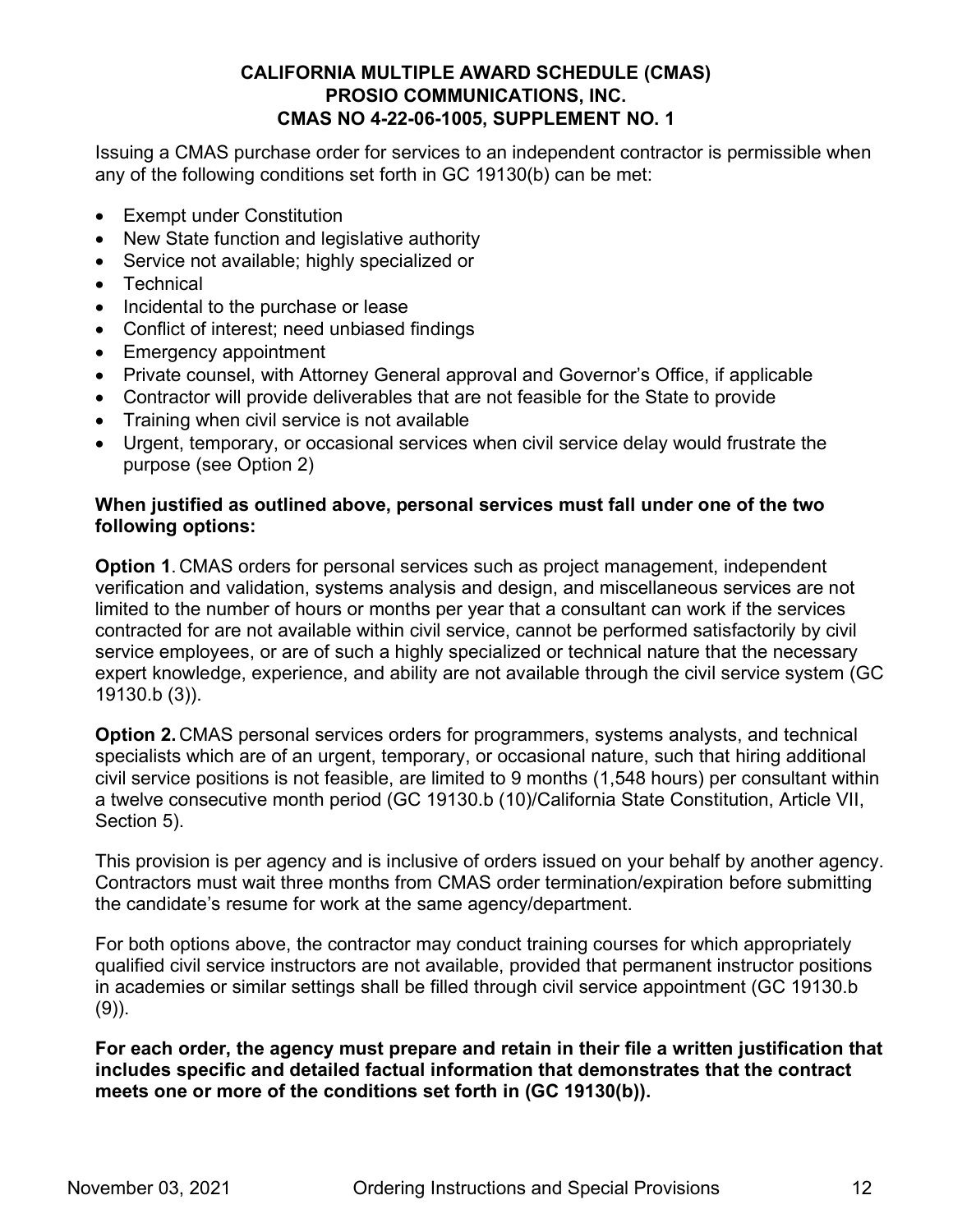#### **3. State Personnel Board Requirements**

State Personnel Board approval is required for a purchase order based on cost savings to the State as justification for not using civil service personnel.

#### **4. Statement of Work**

A Statement of Work (SOW) must be prepared as applicable for each purchase order. [Information regarding the preparation of a SOW](http://www.dgs.ca.gov/PD/About/Page-Content/PD-Branch-Intro-Accordion-List/Acquisitions/California-Multiple-Award-Schedules) is available at the CMAS website (www.dgs.ca.gov/PD/About/Page-Content/PD-Branch-Intro-Accordion-List/Acquisitions/California-Multiple-Award-Schedules), select "Statement of Work Information", Agencies are strongly encouraged to use this information when developing SOW requirements that will accompany the RFO and the resulting purchase order.

#### **5. Follow-on Contracts Are Prohibited**

No person, firm, or subsidiary thereof who has been awarded a purchase order for consulting services, or a purchase order that includes a consulting component, may be awarded a purchase order for the provision of services, delivery of goods or supplies, or any other related action which is required, suggested, or otherwise deemed appropriate as an end product of the purchase order (PCC 10365.5).

Therefore, any consultant who develops a program study or provides formal recommendations is precluded from providing any work recommended in the program study or the formal recommendation.

#### **6. Approval of CMAS Orders for Non-IT Services**

State agencies must send all CMAS orders for non-Information Technology services exceeding \$50,000 to the CMAS unit for approval.

Also, State agencies entering into more than one CMAS contract for non-Information Technology consulting services with the same CMAS contractor within a 12-month period for an aggregate amount of \$12,500 or more must have each contract approved by the CMAS unit.

For either of these situations, the following documents must be sent to the CMAS unit for review and approval prior to sending the order to the CMAS contractor:

- Signed purchase order document
- Signed Summary Agreement (Standard 215)
- Complete Copy of RFO
- Listing of all CMAS contractors sent RFO
- Copies of all supplier's responses to RFO
- Complete copy of awarded supplier's CMAS
- Copy of assessment and selection documents
- Certification for public relations services valued at \$100,000 or more (SAM MM 12-07)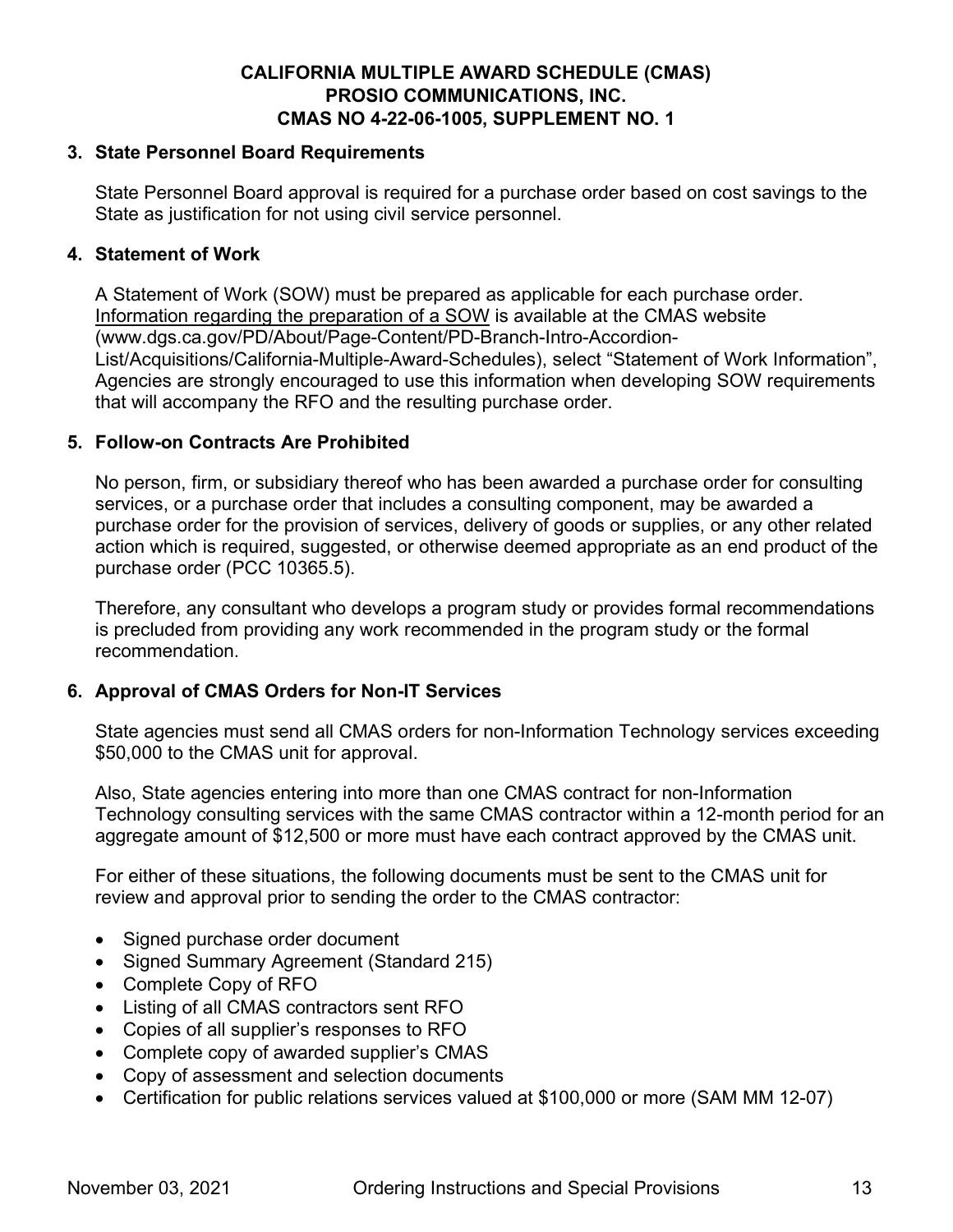Send the purchase order documents to **cmas@dgs.ca.gov**, Attn: CMAS Unit - PO Approval

Contractors must not accept purchase orders for non-IT services that exceed \$50,000 unless they include the required approval stamp from DGS.

This requirement does not apply to local government agencies.

## **CONTRACTOR EVALUATIONS**

Pursuant to [PCC 10367](https://leginfo.legislature.ca.gov/faces/codes_displaySection.xhtml?sectionNum=10367.&lawCode=PCC) and [10369,](https://leginfo.legislature.ca.gov/faces/codes_displaySection.xhtml?sectionNum=10369.&lawCode=PCC) each contractor providing consultant services of \$5,000 or more shall be advised in writing on the standard contract that the performance will be evaluated.

- One Contract/Contractor Evaluation, form STD 4, must be prepared within 60 days of the completion of the contract. The form shall be kept as part of the procurement file.
- The agency shall document the performance of the contractor in doing the work or in delivering the services for which the contract was awarded.
- The evaluations shall remain on file by the agency for a period of 36 months. If the contractor did not satisfactorily perform the work or service specified in the contract, the agency conducting the evaluation shall place one copy of the evaluation form in a separate agency contract file and send one copy of the form to DGS/OLS within five working days of the completion of the evaluation. [\(SCM Volume 1, Chapter 3, 3.02.5\)](https://www.dgs.ca.gov/OLS/Resources/Page-Content/Office-of-Legal-Services-Resources-List-Folder/State-Contracting).
- On filing an unsatisfactory evaluation with DGS Office of Legal Services (OLS), email to DGSOLSContact@dgs.ca.gov, the state agency shall notify and send a copy of the evaluation to the contractor within 15 days. The contractor shall have 30 days to prepare a statement defending his or her performance under the contract and to send it to the agency and the department. The contractor's statement shall be filed with the evaluation in the agency's separate contract file and in DGS/OLS' files.

The evaluations and contractor responses on file with the agencies and DGS/OLS are not public records; they should be maintained in a separate file.

#### **STATE AND LOCAL GOVERNMENTS CAN USE CMAS**

State and local government agency use of CMAS is optional. A local government is any city, county, city and county, district, or other local governmental body or corporation, including Universities of California, California State Universities, K-12 schools, and community colleges empowered to expend public funds. While the State makes this CMAS available, each local government agency should make its own determination whether the CMAS program is consistent with its procurement policies and regulations.

PCC 10298 allows any city, county, city and county, district, or other local governmental body or corporation empowered to expend public funds to contract with suppliers awarded CMAS without further competitive bidding.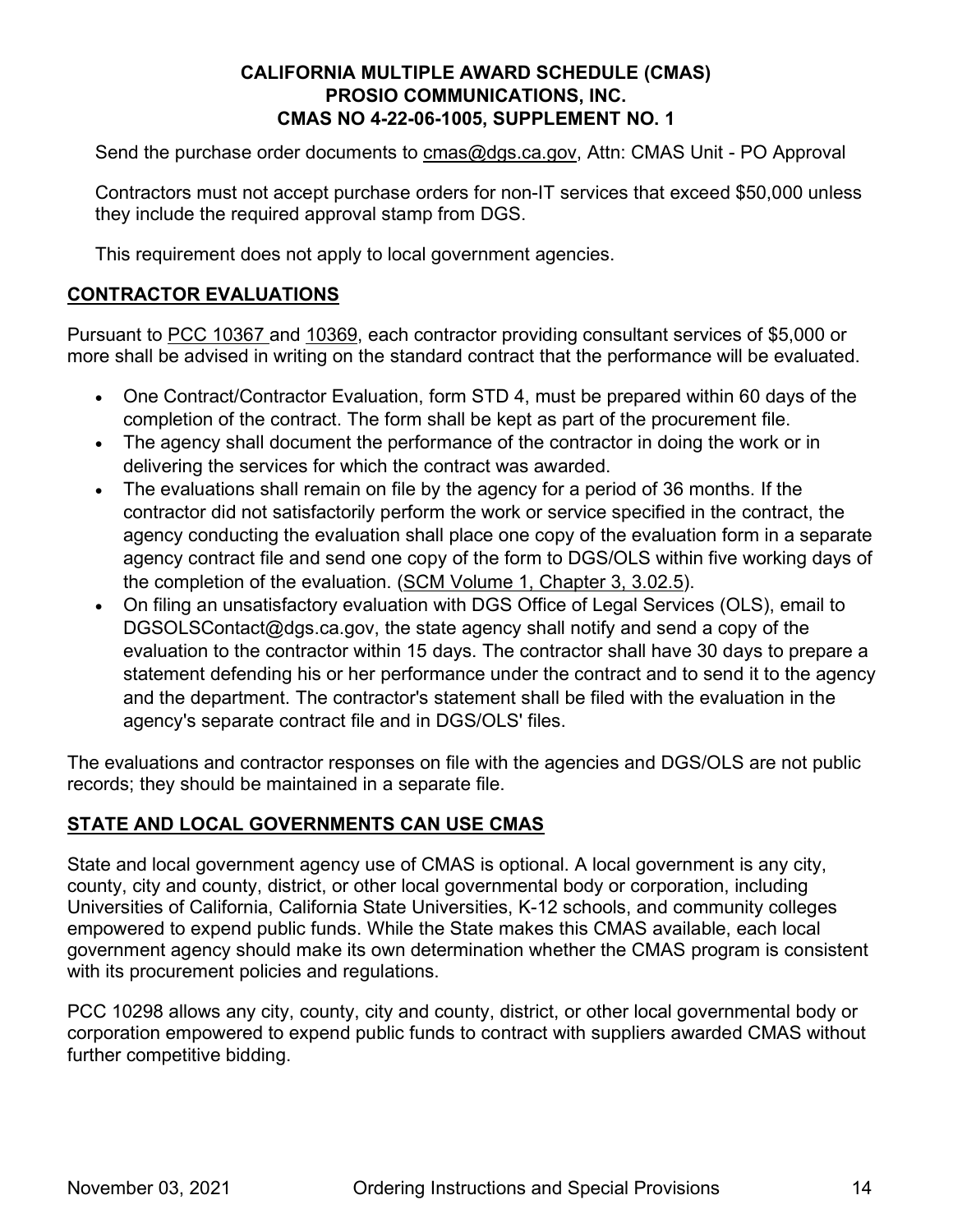See complete [PCC 10298](https://leginfo.legislature.ca.gov/faces/codes_displaySection.xhtml?lawCode=PCC§ionNum=10298) language at

(leginfo.legislature.ca.gov/faces/codes\_displaySection.xhtml?lawCode=PCC&sectionNum=10298).

PCC 10299 allows any school district empowered to expend public funds to utilize CMAS without further competitive bidding.

See complete [PCC 10299](https://leginfo.legislature.ca.gov/faces/codes_displaySection.xhtml?lawCode=PCC§ionNum=10299) language at (leginfo.legislature.ca.gov/faces/codes\_displaySection.xhtml?lawCode=PCC&sectionNum=10299).

# **UPDATES AND/OR CHANGES**

A CMAS supplement is not required for updates and/or changes once the update and/or change becomes effective for the base schedule, except as follows:

- A CMAS supplement is required when the CMAS is based on specific products and/or services from another contractor's multiple award contract and the contractor wants to add a new manufacturer's products and/or services.
- A CMAS supplement is required for new federal contract terms and conditions that constitute a material difference from existing contract terms and conditions. A material change has a potentially significant effect on the delivery, quantity or quality of items provided, the amount paid to the contractor or on the cost to the State.

# **SELF-DELETING BASE SCHEDULE TERMS AND CONDITIONS**

Instructions, or terms and conditions that appear in the Special Items or other provisions of the base schedule and apply to the purchase, license, or rental (as applicable) of products or services by the US Government in the United States, and/or to any overseas location shall be self-deleting. (Example: "Examinations of Records" provision).

Federal regulations and standards, such as Federal Acquisition Regulation, Federal Information Resources Management Regulation, Federal Information Processing Standards, General Services Administration Regulation, or Federal Installment Payment Agreement shall be self-deleting. Federal blanket orders and small order procedures are not applicable.

# **ORDER OF PRECEDENCE**

The CMAS Terms and Conditions takes precedence if there is a conflict between the terms and conditions of the contractor's base schedule, packaging, invoices, catalogs, brochures, technical data sheets or other documents (see CMAS Terms and Conditions, CONFLICT OF TERMS).

# **APPLICABLE CODES, POLICIES AND GUIDELINES**

All California codes, policies, and guidelines are applicable. The use of CMAS does not reduce or relieve state agencies of their responsibility to meet statewide requirements regarding contracting or the procurement of goods or services. Most procurement and contract codes, policies, and guidelines are incorporated into CMAS agreements. Nonetheless, there is no guarantee that *every* possible requirement that pertains to all the different and unique State processes has been included.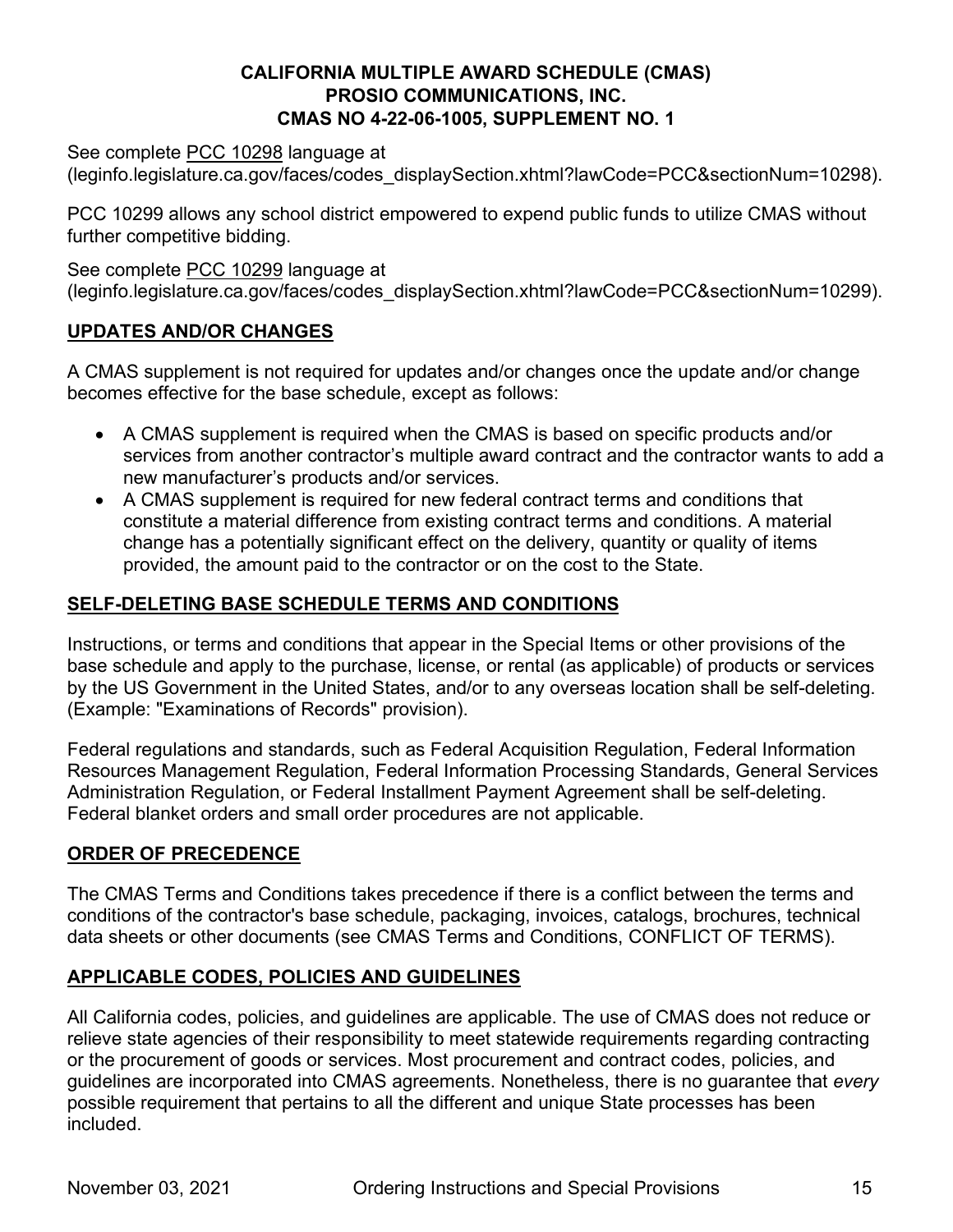#### **PAYMENTS AND INVOICES**

#### **1. Payment Terms**

Payment terms for this CMAS are net 45 days.

Payment will be made in accordance with the provisions of the California Prompt Payment Act, GC 927. Unless expressly exempted by statute, the Act requires State agencies to pay properly submitted, undisputed invoices not more than 45 days after (1) the date of acceptance of goods or performance of services; or (2) receipt of an undisputed invoice, whichever is later.

#### **2. Payee Data Record (Standard 204)**

State Agencies not transacting in FISCal, must obtain a copy of the Payee Data Record (Standard 204) in order to process payments. State Ordering Agencies must forward a copy of the Standard 204 to their accounting offices. Without the Standard 204, payment may be unnecessarily delayed. State Agencies should contact the CMAS contractor for copies of the Payee Data Record.

#### **3. DGS Administrative and Incentive Fees**

#### *Orders from State Agencies:*

DGS will bill each State agency directly an administrative fee for use of CMAS. The administrative fee should NOT be included in the order total or remitted before an invoice is received from DGS. This administrative fee is waived for CMAS purchase orders issued to California certified small businesses.

#### *Orders from Local Government Agencies:*

CMAS contractors, who are not California certified small businesses, are required to remit to DGS an incentive fee equal to a percentage of the total of all local government agency orders (excluding sales tax and shipping) placed against their CMAS.

The incentive fee is waived for CMAS purchase orders issued to California certified small businesses.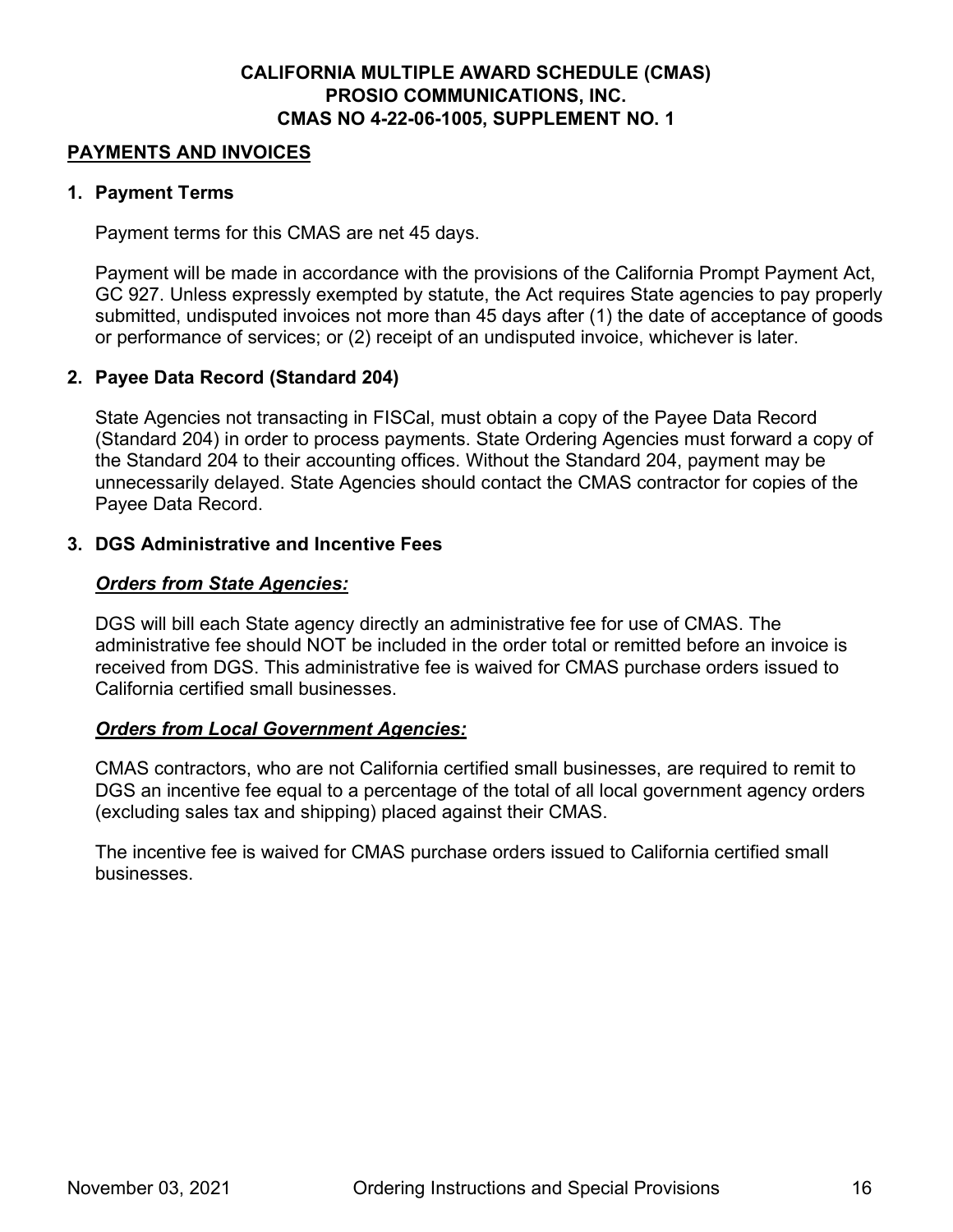#### **4. Contractor Invoices**

Unless otherwise stipulated, the CMAS contractor must send their invoices to the agency address set forth in the purchase order. Invoices shall be submitted in triplicate and shall include the following:

- CMAS number
- Agency purchase order number
- Agency Bill Code (State Only)
- Line item number
- Unit price
- Extended line item price
- Invoice total

State sales tax and/or use tax shall be itemized separately and added to each invoice as applicable.

The company name on the CMAS, purchase order and invoice must match or the State Controller's Office will not approve payment.

#### **5. Advance Payments**

Advance payment is allowed for services only under limited, narrowly defined circumstances, i.e., between specific departments and certain types of non-profit organizations, or when paying another government agency (GC 11256 through 11263 and 11019).

It is NOT acceptable to pay in advance, except software maintenance and license fees, which are considered a subscription and may be paid in advance if a provision addressing payment in advance is included in the purchase order.

Software warranty upgrades and extensions may also be paid for in advance, one time.

#### **6. Credit Card**

The CMAS contractor does not accept the State of California credit card (CAL-Card).

#### **7. Leasing/Financing**

California State Agencies are required to utilize the [Golden State Financial Marketplace \(GS](https://www.dgs.ca.gov/PD/Resources/Page-Content/Procurement-Division-Resources-List-Folder/GS-$Mart-Frequently-Asked-Questions?search=GS%20SMART)  [SMart\)](https://www.dgs.ca.gov/PD/Resources/Page-Content/Procurement-Division-Resources-List-Folder/GS-$Mart-Frequently-Asked-Questions?search=GS%20SMART) program for all financing and leasing needs. California Local Government Agencies (counties, cities, K-12 school districts, community colleges, California State Universities, Universities of California, etc.) may utilize the GS SMart program for financing and leasing according to PCC [14937.](https://leginfo.legislature.ca.gov/faces/codes_displaySection.xhtml?lawCode=GOV§ionNum=14937.) The minimum dollar amount for Local Government Agency financing and leasing is \$100,000.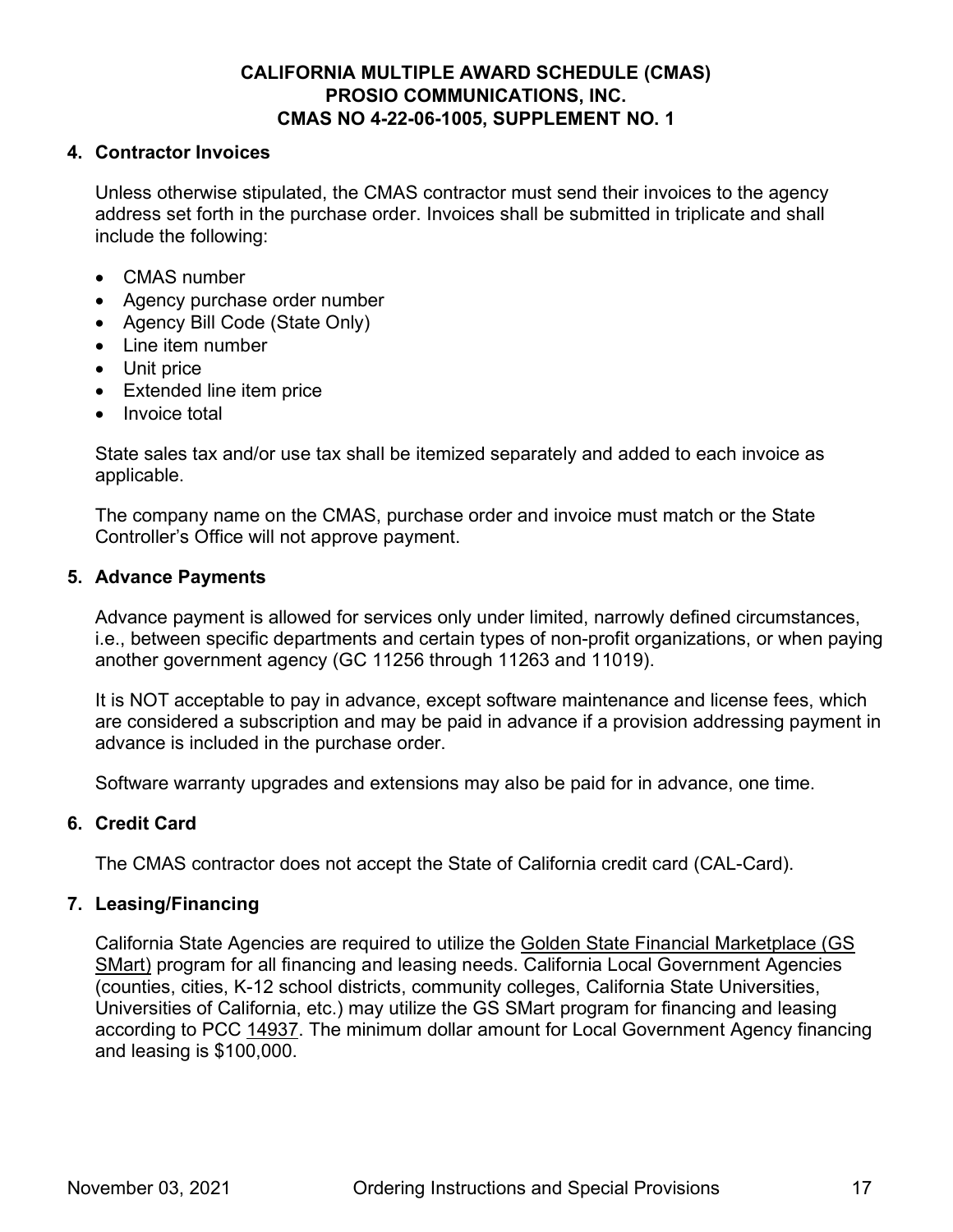## **8. Leasing**

The State reserves the right to select the form of payment for all procurements, be it either an outright purchase with payment rendered directly by the State, or a financing/lease-purchase or operating lease via the State Financial Marketplace (GS SMart and/or Lease SMart). If payment is via the financial marketplace, the Supplier will invoice the State and the State will approve the invoice and the selected Lender/Lessor for all product listed on the State's procurement document will pay the supplier on behalf of the State.

Buyers may contact the GS SMart Administrator, [Kris](mailto:patrick.mullen@dgs.ca.gov) Bianchini via e-mail at [kristopher.bianchini@dgs.ca.gov](mailto:kristopher.bianchini@dgs.ca.gov) for further information.

# **OBTAINING COPY OF ORIGINAL CMAS AND SUPPLEMENTS**

A copy of a CMAS and supplements, if any, can be obtained at [Cal eProcure](https://caleprocure.ca.gov/) (caleprocure.ca.gov). A complete CMAS consists of the following:

- CMAS cover pages (which includes the signature page, ordering instructions and special provisions, and any attachments or exhibits as prepared by the CMAS Unit)
- CMAS Terms and Conditions.
- Base schedule terms and conditions
- Product/service listing and prices
- Supplements, if applicable.

It is important for the agency to confirm that the required products, services, and prices are included in the CMAS and are at or below base schedule rates. To streamline substantiation that the needed items are in the base schedule, the agencies should ask the CMAS contractor to identify the specific pages from the base schedule that include the required products, services, and prices. Agencies should save these pages for their file documentation.

# **CONTRACTORS ACTING AS FISCAL AGENTS ARE PROHIBITED**

When a subcontractor ultimately provides all of the products or performs all of the services that a CMAS contractor has agreed to provide, and the prime contractor only handles the invoicing of expenditures, then the prime contractor's role becomes that of a fiscal agent because it is merely administrative in nature and does not provide a Commercially Useful Function. It is unacceptable to use fiscal agents in this manner because the agency is paying unnecessary administrative costs.

#### **AGENCY RESPONSIBILITY**

Each agency is responsible for its own contracting program and purchasing decisions, including use of the CMAS program and associated outcomes.

This responsibility includes, but is not necessarily limited to, ensuring the necessity of the services, securing appropriate funding, complying with laws and policies, preparing the purchase order in a manner that safeguards the State's interests, obtaining required approvals, and documenting compliance with GC 19130.b (3) for outsourcing services.